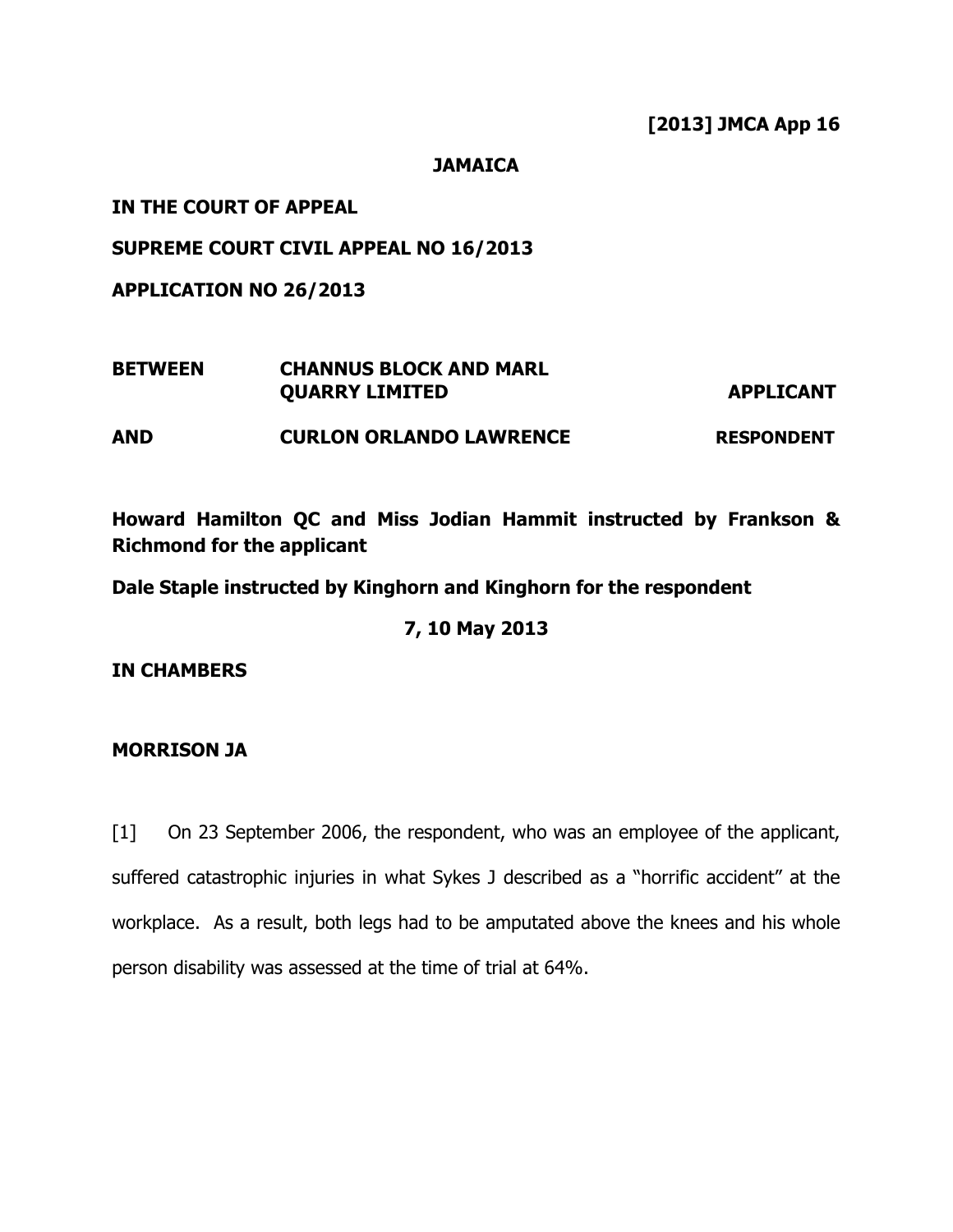[2] On 11 January 2013, after a trial contested as regards both liability and damages, Sykes J gave judgment for the respondent against the applicant, the details of which are as follows:

### General damages:

a. Pain, suffering and loss of amenities JA\$19,000,000.00 at 3% interest

From the date of service of the claim for to January 11, 2013;

- b. Handicap on the labour market JA\$2, 548,000.00 with no interest
- c. Loss of future earnings JA\$2,548,000.00 with no interest
- d. Cost of future domestic care JA\$8,008,000.00 with no interest;
- e. Cost of prosthetic device JA\$2,152,000.00 with no interest

# Special damages

- f. Pre-trial loss of earnings  $-$  JA\$1,145,000.00;
- g. Medical expenses JA\$632,012.18;
- h. Cost of transportation JA\$5,000.00

**TOTAL** - \$36,038.012.00 plus interest on the general damages at 3%

[3] Sykes J found that the applicant was liable on two bases: firstly, by virtue of its vicarious liability for the negligence of Mr Owen Bailey, a co-worker of the respondent; and secondly, on the basis that the applicant was in breach of its duty to provide a safe system of work for its employees.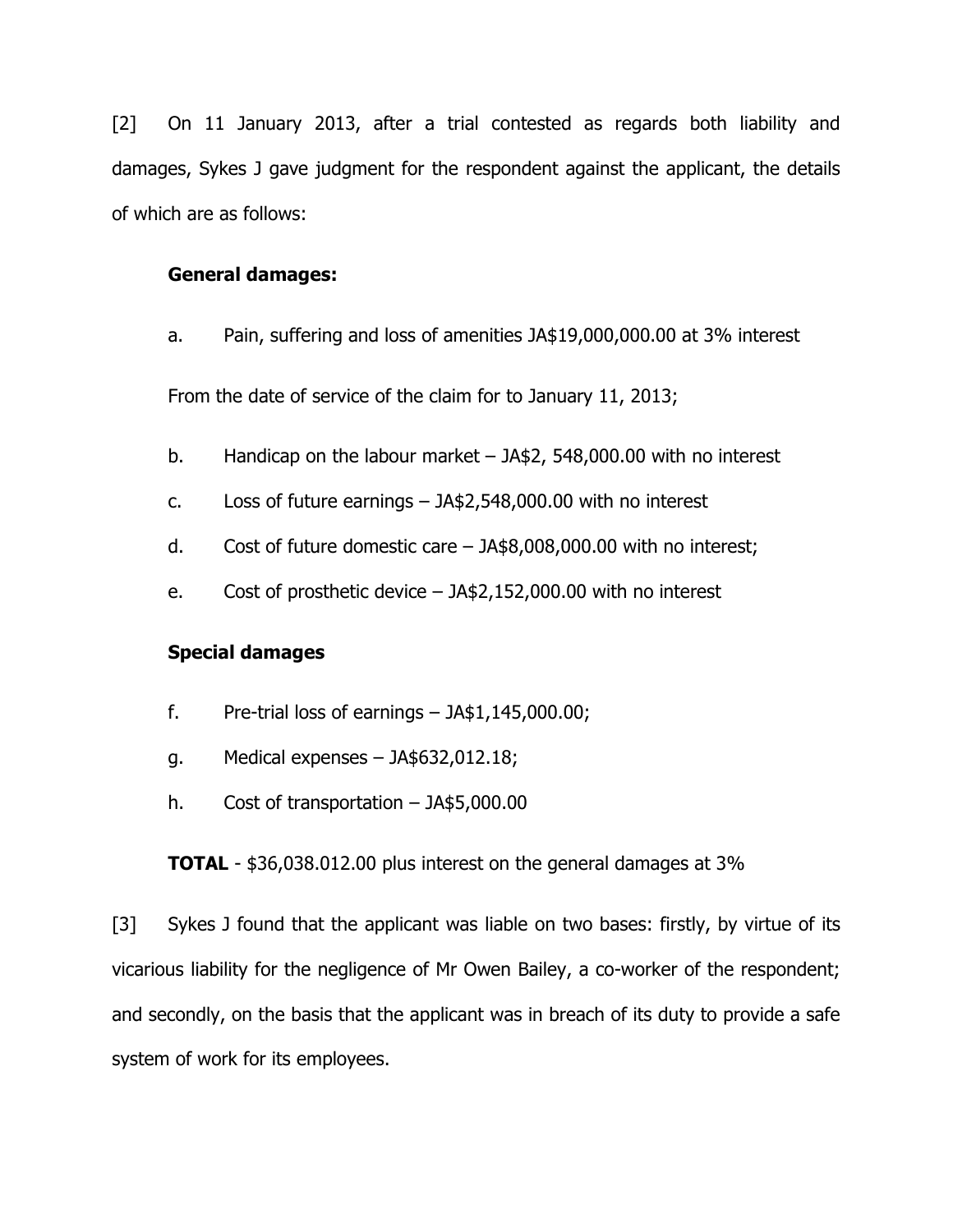[4] By notice of appeal filed on 21 February 2013, the applicant challenges the learned judge's findings on seven grounds, four of which are directed at the judge's assessment of the evidence and three at the question of damages.

[5] This is an application for a stay of execution pending the hearing of the appeal.

The grounds of the application, as set out in the notice of application, are as follows:

- "1. The Applicant applies to a single Judge in Chambers pursuant to Rules 2.10 and 2.11 and will rely upon Rule 2.14 and 2.15 of the Court of Appeal Rules, 2002, for an Order to stay the execution of the judgment in the Supreme Court action pending the determination of this Appeal.
- 2. The stay is necessary to preserve the status quo and the Applicant's interest therein pending the determination of the Appeal.
- 3. That if the stay is not granted, the Appeal will be rendered nugatory as there would be no use in proceeding to challenge a Judgment which the Applicant is mandated to pay whilst challenging it and if the Applicant was required to pay the Judgment awarded to the Respondent prior to the hearing of the Appeal, the Applicant would be in jeopardy of financial ruin and their ability to pursue the said Appeal would be severely prejudiced.
- 4. Further, if required to pay the Judgment sum, and the Applicant subsequently succeeded on Appeal, the Appeal would be rendered nugatory as it is unlikely that the respondent would be in a position to repay the Judgment sum to the Applicant.
- 5. That whilst the Applicant will suffer irreparable harm, prejudice and loss if the stay of execution is refused, the Respondent will suffer none should the execution of this Judgment be stayed pending the Appeal of this matter.
- 6. That the interest and administration of justice will not be compromised by the stay of the Judgment pending the determination of the Appeal.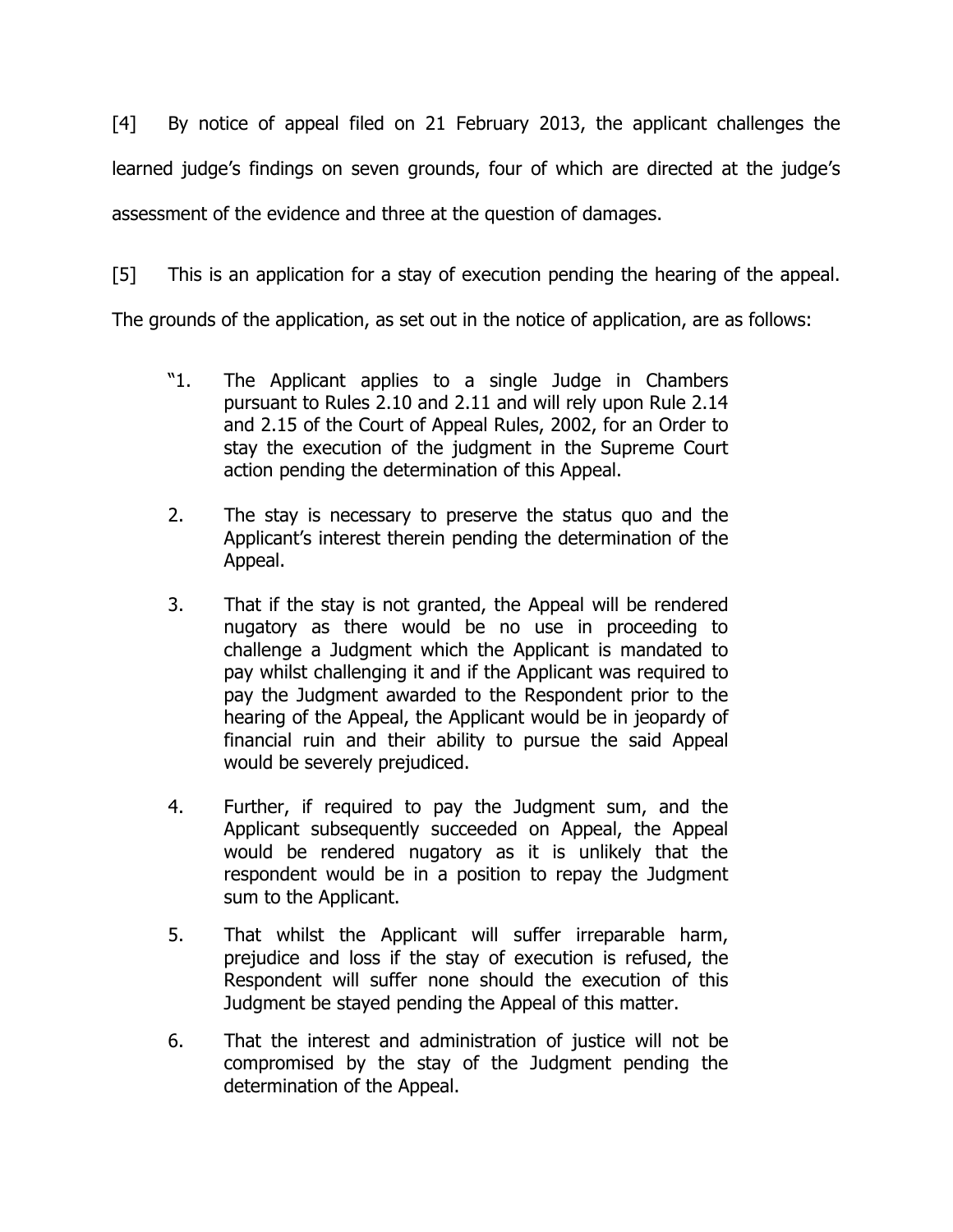- 7. The Applicant believes that they have a real prospect of success on Appeal and it is in the interests of justice that the Applicant be allowed to have the Judgment of the Supreme Court stayed until this Honourable Court determines the Appeal.
- 8. The Court has jurisdiction to extend the time pursuant to Rule 1.7(2)(b) of the Court o Appeal Rules, 2002."

[6] The application is supported by an affidavit sworn to on 15 March 2013 by Mr Anthony Charley, a director of the applicant company. In that affidavit, Mr Charley contends that the trial judge erred in his findings against the applicant and that, on the basis of the grounds of appeal filed, the applicant has a good and arguable appeal with a real prospect of success. Pleading the poor financial condition of the applicant, particularly in the light of a severe downturn in business over the last two years, Mr Charley avers that, in the absence of a stay of execution, the applicant will be exposed to financial ruin. Mr Charley states that the applicant's current expenditure outweighs its income and exhibits the company's financial statements in support. Finally, he states:

- "24. Further, should the Applicant be required to pay the judgment sum as Ordered then it would cause the Applicant's Appeal to become nugatory as there would really be no use in proceeding against a Judgment which it would be required to pay whilst challenging it.
- 25. That the situation is further compounded by the fact that if the Applicant was required to pay the Judgment sum awarded to the Respondent prior to the hearing of the Appeal, the Applicant would be in jeopardy of financial ruin and our ability to proceed with the Appeal would be severely prejudiced.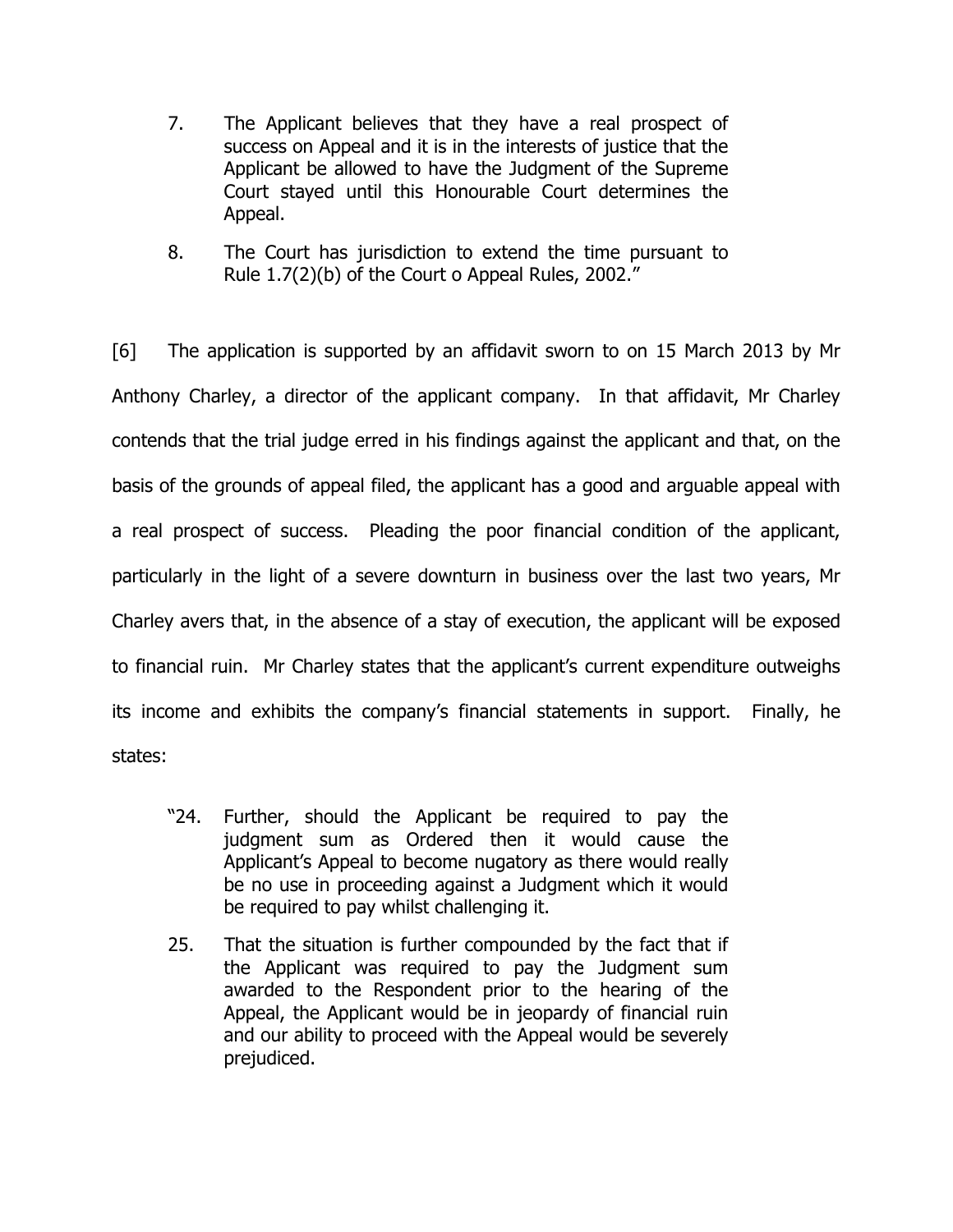- 26. That whilst the Applicant will suffer irreparable harm, prejudice and loss if the stay of execution is refused, the Respondent will suffer none should the execution of this Judgment be stayed pending the Appeal of this matter.
- 27. That the Applicant is not in a financial position to comply with the Order as it will be utterly ruined as a foresaid if it is called upon at this time to do so and as a consequence of this, I respectfully make this Application on its behalf that the Judgment of Mr Justice B. Sykes be stayed pending the outcome of the Appeal filed herein."

[7] It is an unsatisfactory feature of this application that I have not had the benefit of any affidavit evidence from the respondent, a gap for which the respondent's legal advisors have acknowledged their full responsibility.

[8] In her admirable submissions in support of the application, Miss Jodian Hammit, who appeared with Mr Howard Hamilton QC for the applicant, directed me to rule 2.14 of the Court of Appeal Rules 2002 (CAR), which makes it clear that, except so far as the court below or a single judge of this court or the court itself may direct, "an appeal does not operate as a stay of execution or of proceedings under the decision of the court below." As regards the criteria for granting a stay, Miss Hammitt referred me to Linotype-Hell Finance Ltd v Baker [1992] 4 All ER 887 and Hammond Suddard Solicitors v Agrichem International Holdings Ltd [2001] EWCA Civ 2065. In the former case, Staughton LJ said (at page 888) that "if a defendant can say that without a stay of execution he will be ruined and that he has an appeal which has some prospect of success, that is a legitimate ground for granting a stay of execution". In the latter case, Clarke LJ (as he then was) said this (at para 22):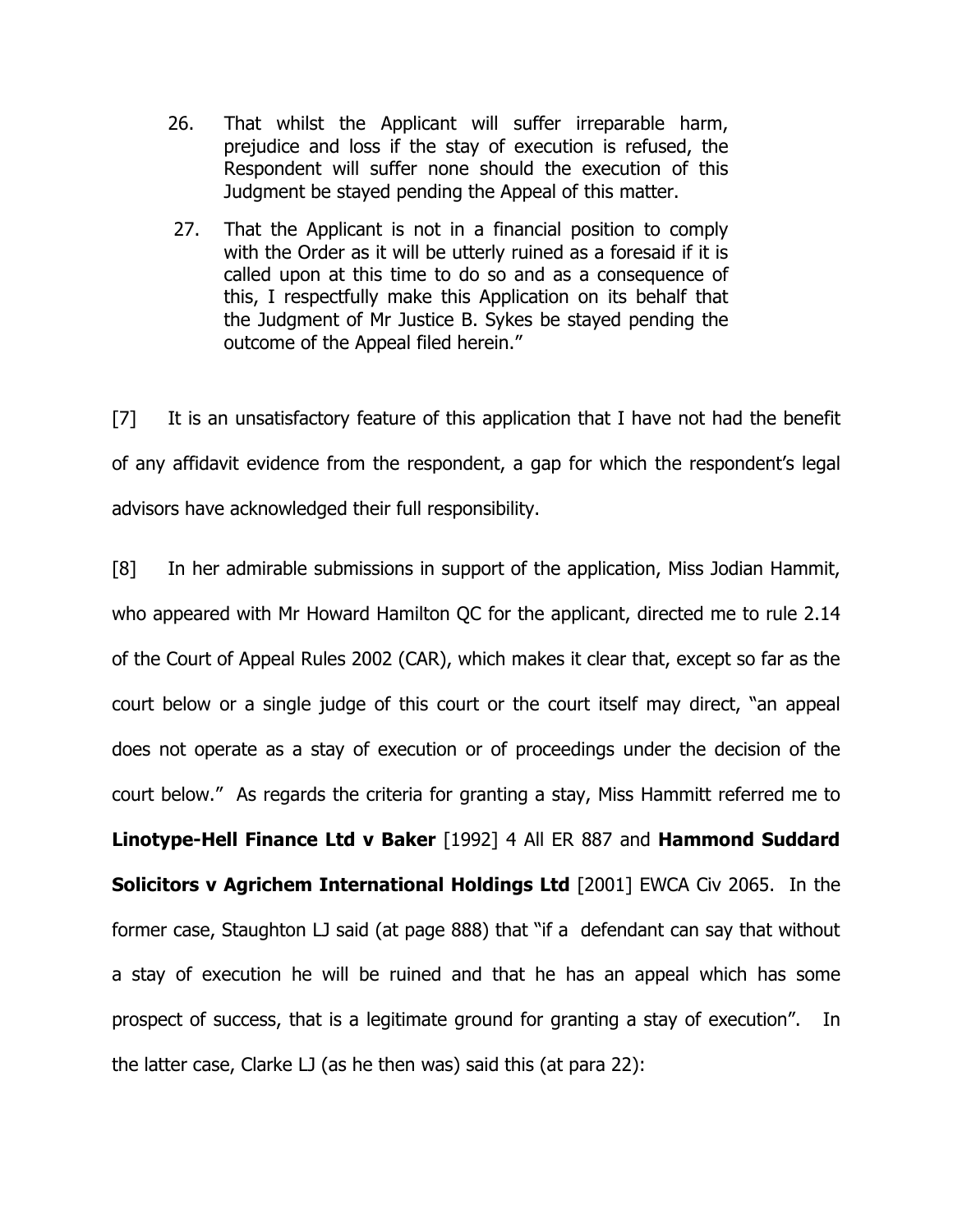"By CPR rule 52.7, unless the appeal court or the lower court orders otherwise, an appeal does not operate as a stay of execution of the orders of the lower court. It follows that the court has discretion whether or not to grant a stay. Whether the court should exercise its discretion to grant a stay will depend upon all the circumstances of the case, but the essential question is whether there is a risk of injustice to one or other or both parties if it grants or refuses a stay. In particular, if a stay is refused what are the risks of the appeal being stifled? If a stay is granted and the appeal fails, what are the risks that the respondent will be unable to enforce the judgment? On the other hand if a stay is refused and the appeal succeeds, and the judgment is enforced in the meantime, what are the risks of the appellant being able to recover any monies paid from the respondent?"

In all the circumstances, Miss Hammit urged, the appeal in the instant case was not wholly unmeritorious and on the evidence supplied by Mr Charley it is clear that the applicant would be ruined without a stay.

[9] Mr Staple for the respondent, on the other hand, pointed out that the grounds of appeal in the main sought to challenge the trial judge's findings of fact and that, on long established principle, the Court of Appeal will ordinarily be hesitant to interfere with those findings. Mr Staple referred me to paragraph 13 of **Hammond Suddard**, in which Clarke LJ said that "the evidence in support of an application for a stay needs to be full, frank and clear", and criticized the financial information put forward by Mr Charley, on the ground that it did not satisfy this requirement. He urged me not to grant a stay or alternatively, if I were reminded to grant a stay, to do so only on the basis that the applicant pay some money into court.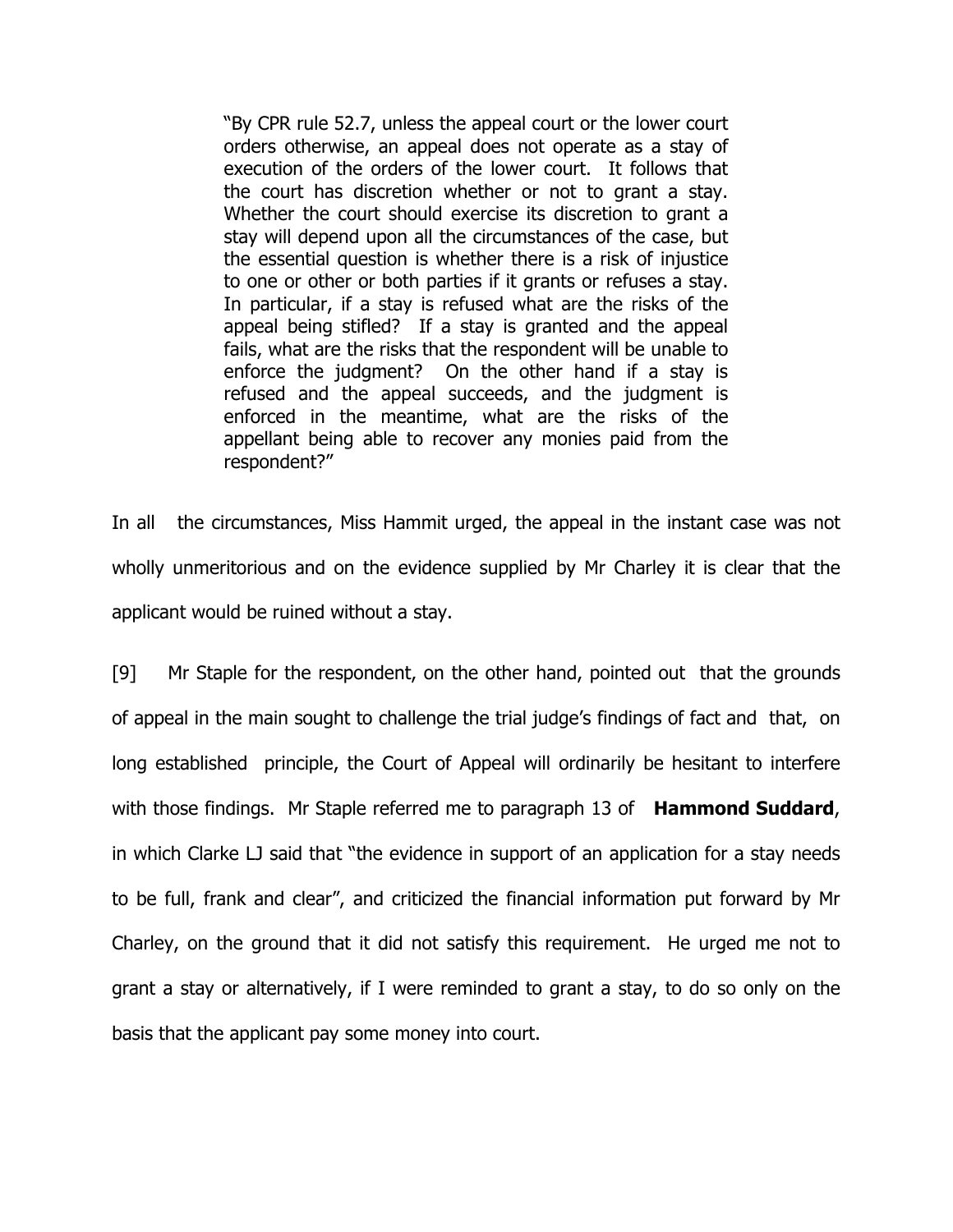[10] The jurisdiction of a single judge of appeal to grant a stay of execution is, as Phillips JA observed in Reliant Enterprise Communications Ltd v Twomey Group and Another (SCCA 99/2009, App 144 and 181/2009, judgment delivered 2 December 2003, para [43]) "absolute and unfettered". The starting point is, in my view, the well established principle that there must be a good reason for depriving a claimant from obtaining the points of a judgment. In deciding whether or not to grant a stay, this court has in recent times consistently applied the test formulated in **Hammond Suddard** and it is now well established that the applicant must show that he has an appeal with some prospect of success, and that he is likely to be exposed to ruin if called upon to pay the judgment. It is, in my view, essentially a balancing exercise, in which the courts seek to recognise the right of a successful claimant to collect his judgment, while at the same time giving effect to the important consideration that an appellant with some prospect of success on appeal should not have his appeal rendered nugatory by the refusal of a stay.

[11] Applying those principles to the instant case, I consider, firstly, the prospects of success. This is an appeal, as Mr Staple pointed out, from the trial judge's findings of fact. Sykes J made critical findings based on the evidence of the respondent and Messrs. Owen and Donovan Bailey and it seems to me that this court will be hard put to disturb those findings on appeal, even on the basis that, had it heard the evidence itself, it might have come to a different view.

[12] However, despite what I think will clearly be an uphill task, I am not prepared to say at this very preliminary stage, without having seen the notes of the evidence given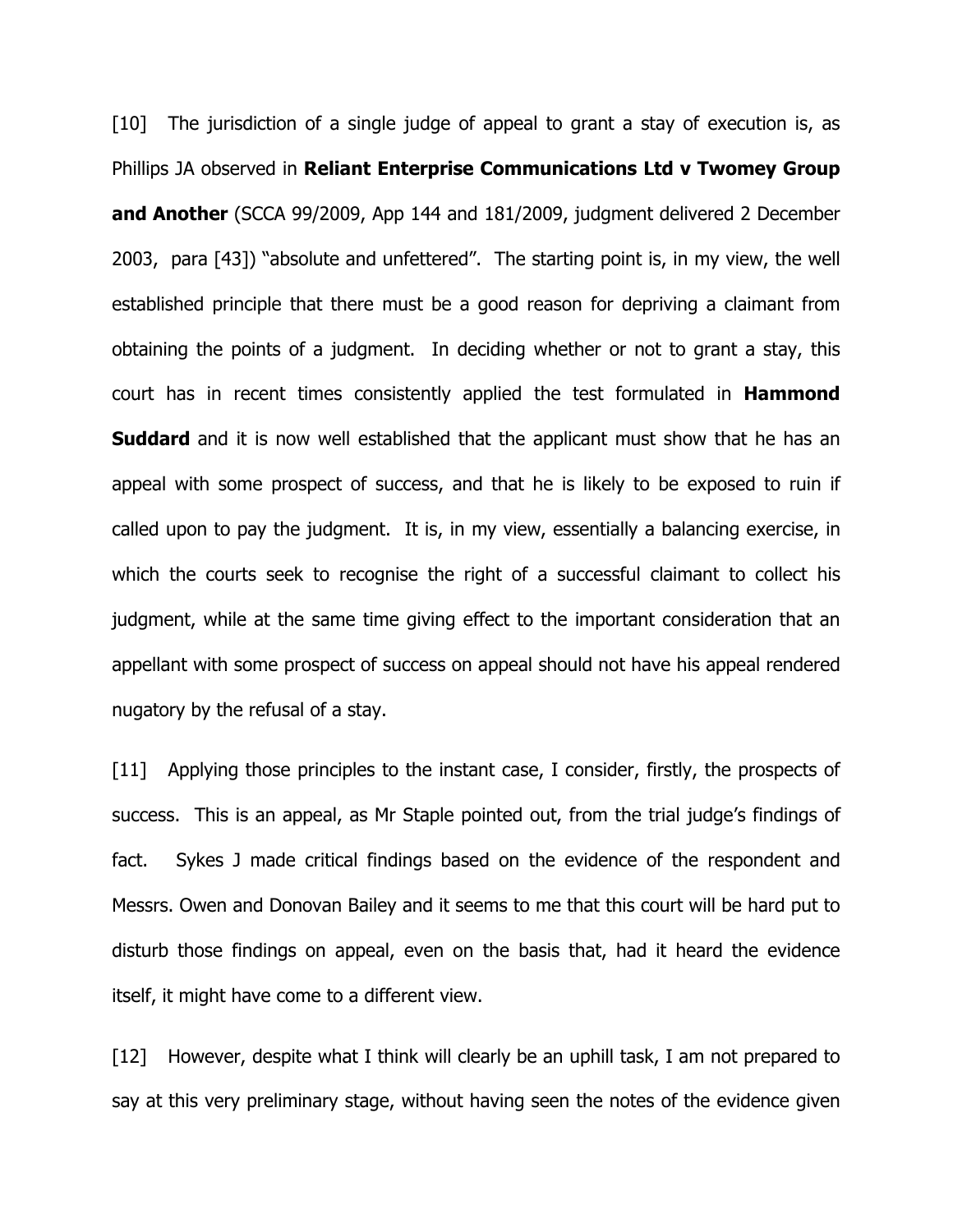at trial, that the applicant's appeal is "wholly unmeritorious or wholly unlikely to succeed" (per McGaw LJ in Sewing Machine Rentals Ltd v Wilson & Another [1976] 1 WLR 37). Further, I have in mind as well that there is an appeal against the quantum of damages, the viability of which I am not able to assess on the material before me at this time.

[13] I therefore turn to a consideration of whether this is a matter in which it would be right to grant a stay in the proper exercise of my discretion. As regards the applicant's financial position, it is clearly discernible from the income statement provided by Mr Charley that there has been a downturn in the applicant's income and profits in 2012 as against 2011. However, it does seem, even to my untrained eye, to be difficult to form a clear view of the applicant's prospects, without taking a longer view, perhaps say over a five year period, of its performance. By that means, the court would be better able to assess the company's prospects of surviving the current downturn in business in the medium to longer term.

[14] On this evidence therefore, I am not prepared to conclude that the applicant is likely to be ruined if called upon to meet the judgment in this case. However, I cannot and do not discount Mr Charley's unchallenged evidence of the financial constraints currently facing the company and I accept that meeting a judgment of nearly \$40,000,000.00 in full at this time would put severe strain on the resources of the company, whose average gross revenue over the last two years has been just over \$70,000,000.00.